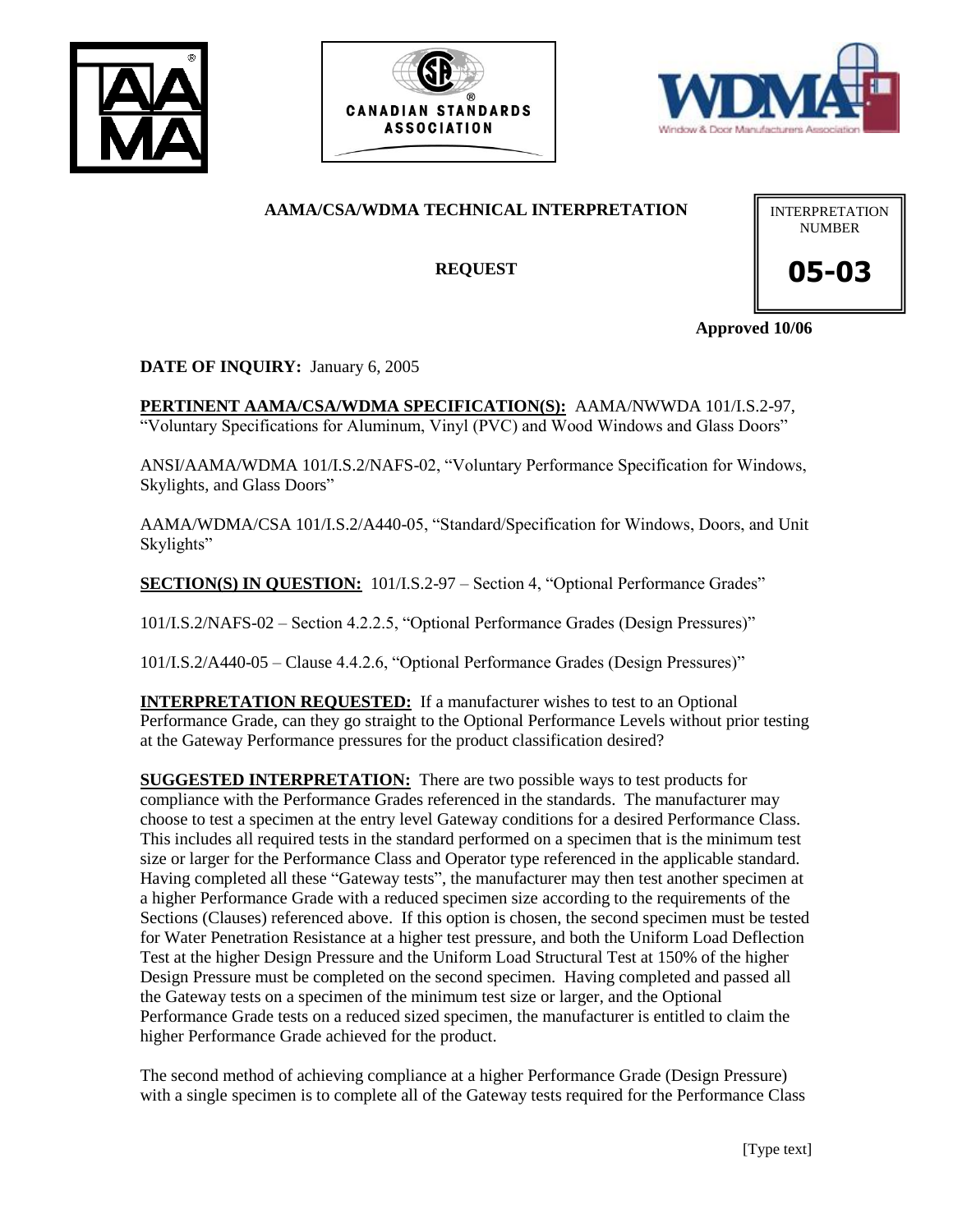and Operator Type on a specimen that is the required minimum test size or larger, but at a Design Pressure that is higher than the Gateway Design Pressure for the Performance Class selected. The Water Penetration Resistance test pressure must be as stipulated for the higher Performance Grade and the Design Pressure for the Uniform Load Deflection test and the Uniform Load Structural Test must be used when choosing this method of achieving an Optional Performance Grade.

#### For Example:

A manufacturer wishes to achieve compliance with AAMA/WDMA/CSA 101/I.S.2/A440-05 for a casement window. The desired Performance Class is R and the desired Performance Grade is 30 (DP = 1440 Pa (30 psf)). The largest size product the manufacturer plans to sell is  $18"$  x  $48"$ (460 mm x 1200 mm). The minimum test size for Performance Class R in the standard is 600 mm x 1500 mm (24" x 60"). The lowest or Gateway Performance Grade for Performance Class R is 15, which requires a Design Pressure of 720 Pa (15 psf). There are two paths possible for achieving the desired rating of R30:

### Method 1:

The manufacturer would test a specimen which is 600 mm x 1500 mm  $(24" \times 60")$  or larger at a Uniform Load Deflection test pressure of 720 Pa (15 psf) and a Uniform Load Structural test pressure of 1080 Pa (22.5 psf). The Water Penetration Resistance test pressure required would be 140 Pa (2.9 psf). The Air Leakage test pressure would be 75 Pa (1.57 psf). In addition, the specimen would be tested for Forced Entry Resistance (Clause 5.3.5), Operating Force (Clause 5.3.1.1), Sash Vertical Deflection (Clause 5.3.6.4.3) an Distributed Load (Clause 5.3.6.3.2). If the framing material were PVC, the specimen would also be tested for Thermoplastic Corner Weld Strength (Clause 5.3.6.2). Completion of these tests would allow the product to achieve an R15 Performance Class and Grade. Since the manufacturer wanted an R30 rating and does not plan to claim compliance for a product larger than  $460$  mm x  $1200$  mm  $(18" \times 48")$ , a second series of tests would be done on a smaller (460 mm x 1200 mm) specimen. The second set of tests would be Water Penetration Resistance at a test pressure of 220 Pa (4.5 psf), a Uniform Load Deflection Test at a test pressure of 1440 Pa (30 psf) and a Uniform Load Structural Test at a test pressure of 2160 Pa (45 psf). Passing these tests would allow the manufacturer to claim an R30 Performance Class and Grade with a maximum size tested (MST) of 460 mm x 1200 mm  $(18" x 48")$ . The final rating would be C-R30 460 x  $1200^*$  (18 x 48<sup>\*</sup>), or any allowable variation thereof as described in Clause 4.4.2. An additional rating of C-R15 600 x 1500 (24 x 60), or any allowable variation thereof as described in Clause 4.4.2, could also be claimed.

### Method 2:

The manufacturer would test a specimen which is 600 mm x 1500 mm  $(24" \times 60")$  or larger at a Uniform Load Deflection test pressure of 1440 Pa (30 psf) and a Uniform Load Structural test pressure of 2160 Pa (45 psf). The Water Penetration Resistance test pressure required would be 220 Pa (4.5 psf). The Air Leakage test pressure would be 75 Pa (1.57 psf). In addition, the specimen would be tested for Forced Entry Resistance (Clause 5.3.5), Operating Force (Clause 5.3.1.1), Sash Vertical Deflection (Clause 5.3.6.4.3) an Distributed Load (Clause 5.3.6.3.2). If the framing material were PVC, the specimen would also be tested for Thermoplastic Corner Weld Strength (Clause 5.3.6.2). Completion of these tests would allow the product to achieve an R30 Performance Class and Grade with a maximum size tested (MST) of 600 mm x 1500 mm  $(24" \times 60")$ . The final rating would be C-R30 600 x 1500 (24 x 60), or any allowable variation thereof as described in Clause 4.4.2.